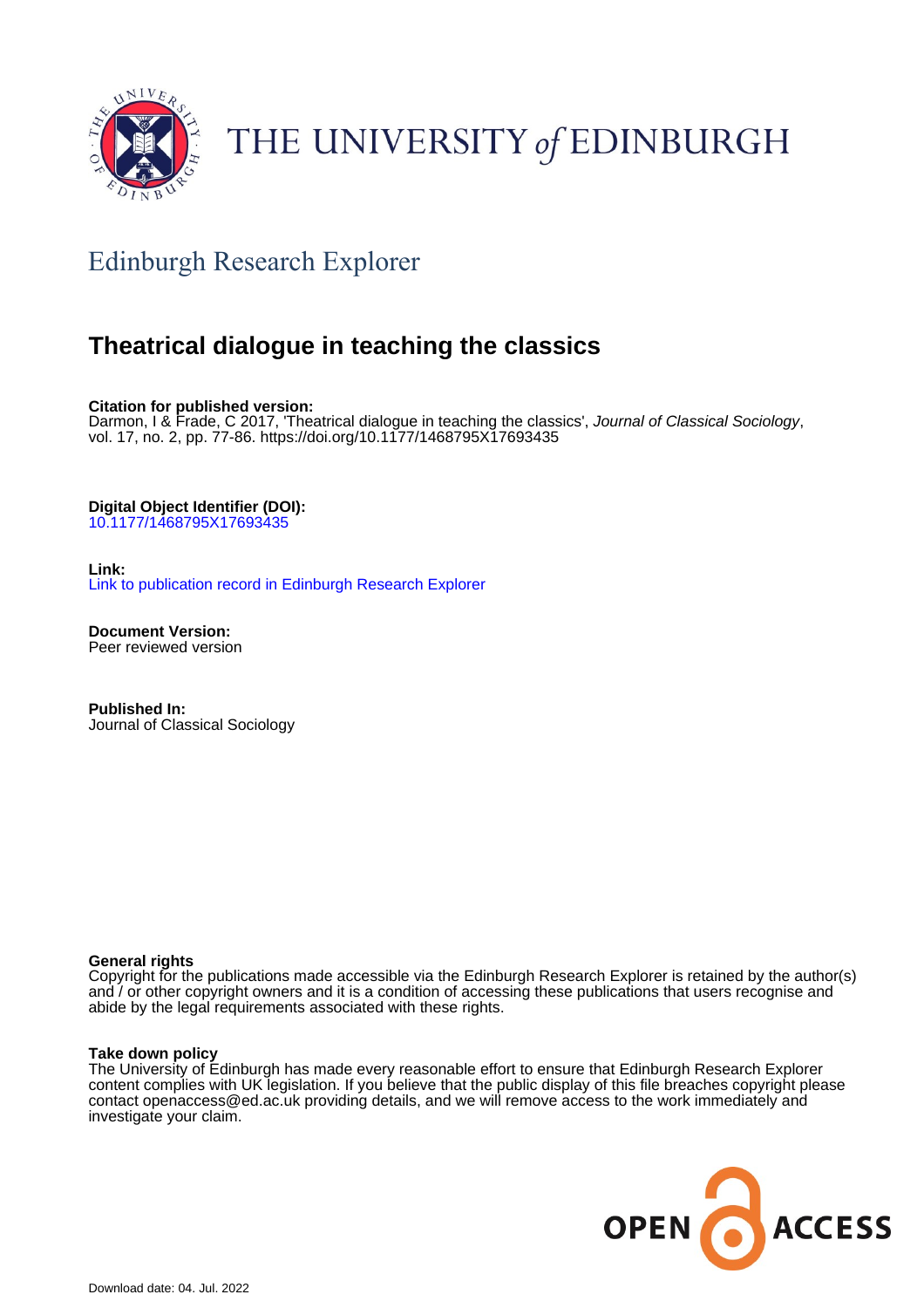#### **Theatrical Dialogue in Teaching the Classics.**

#### **Editors' Introduction**

Isabelle Darmon University of Edinburgh, UK Carlos Frade University of Salford (Manchester), UK

To put Weber and Simmel in theatrical form, no matter how modestly, and to do it with an educational aim in mind may be considered an innocuous academic game, or perhaps a dubious endeavour, detrimental to both theatre, even if Weber's and Simmel's antagonistic positions are a subject matter amenable in principle to theatre, and education, the proven productive value of comparisons and contrasts notwithstanding. And yet, it is precisely such a risky and long-term *experiment* that we began in the conference 'Weber/Simmel Antagonisms: Staged Dialogues', held at the University of Edinburgh on December 2015. This is only a first step, it must be emphasized, and it is a selection of the dialogues read-staged at the conference that is presented in this special issue.

#### **I**

The Edinburgh conference is in continuity with a seminar series on Weber's thought we have been conducting in the last years. Entitled 'Thinking the Present with Max Weber', the series is an attempt to bring Weber's thought to bear on our present, an ambitious aim which requires to go beyond mere scholarly interests and the petrified and petrifying canon they tend to promote (Darmon and Frade, 2013). But the staged dialogues conference was meant to take a step further in that direction and eventually break with the canonical image of Weber as founding father, 'domestic idol' (Hennis, 2000: 4) and any other made-to-measure homely figure of authority or heroism, as an impediment to grasp thought and, if there is thought, to make its power manifest today, e.g. in the classroom. The usual problem with scholarship is that, in researching and presenting a thinker's work, it tends to develop an impulse to fix that thinker's thought and thereby tacitly or explicitly neglect the living character of thought, that is, ultimately its independence from the historical and social conditions in which it was born and therefore its universality. Indeed the task of subjecting Weber's or Simmel's thought to the test of a confrontation with times and conditions other than those from which it sprang, a task essential to grasp that thought and appraise its real power, is different from scholarship, even if its successful accomplishment will necessarily draw on existing scholarship. But scholarship becomes scholasticism as soon as it behaves like the jealous custodian of a canon which leads it to dismiss any non-canonical use of thought, regardless of how fecund it may be.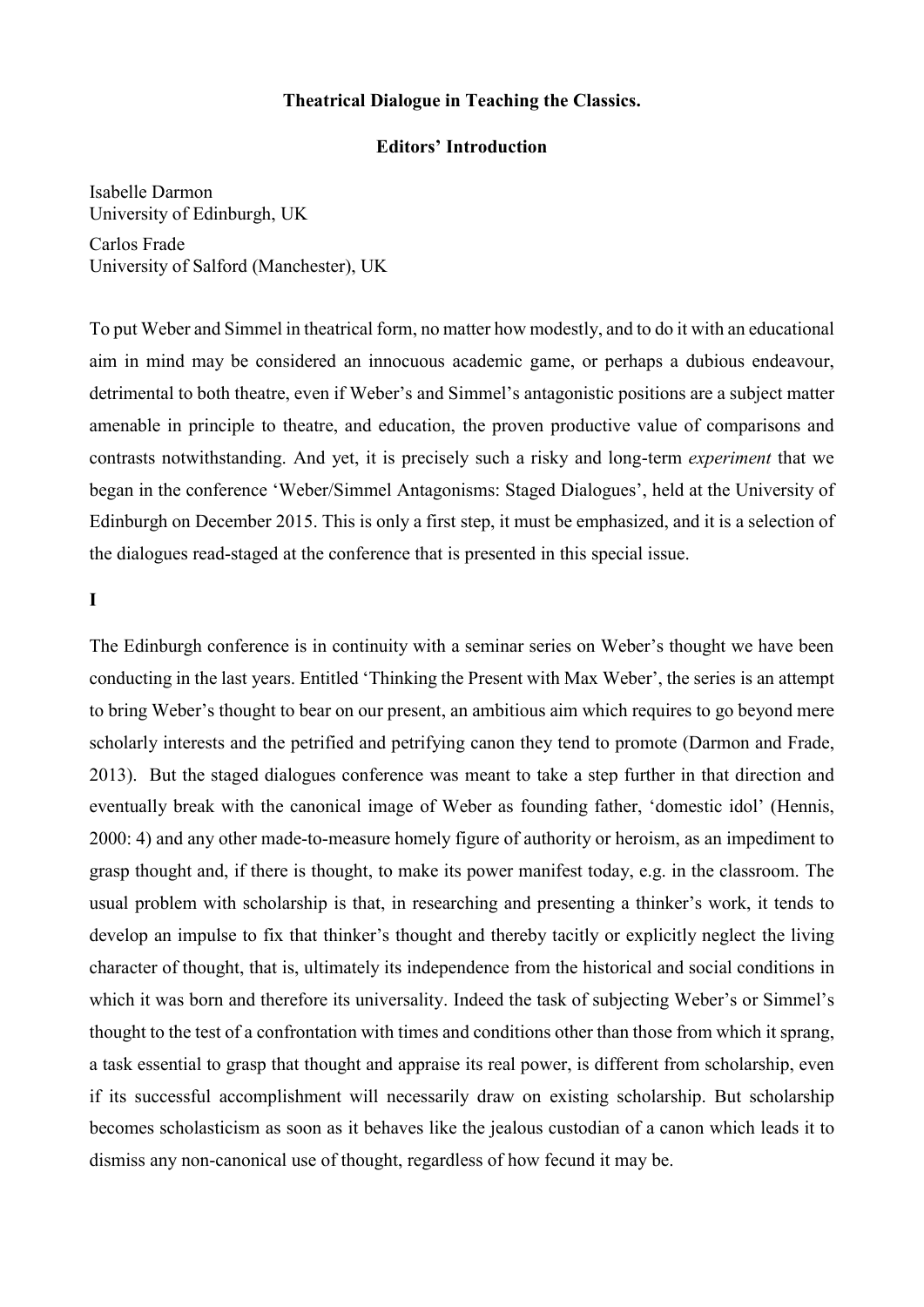What brought us to the idea of calling upon Georg Simmel and staging Weber/Simmel antagonisms in the form of imagined dialogues was precisely our desire to subtract Simmel and even more so Weber from the established canons that a very prolific scholarship has erected for nearly one century now, as well as to explore new possibilities for teaching the classics. This attempt to de-familiarize Weber and Simmel and break with the inertia of the already traversed paths does not imply any lack of rigour or seriousness, let alone a betrayal of these two thinkers – indeed we would hope that it testifies to an attempt towards a more real fidelity, a fidelity to their thought as a living force. In what concerns teaching, the idea is precisely to show the productive character of Weber's and Simmel's thought in the classroom and beyond. What truly matters in carrying out this task is the transmission of something other than knowledge, something which will enable students to use their capacity for thought and thereby abide by the order of thinking, and it is at this very point that the experiment involved in the imagined dialogues may play a role.

Of course, awakening students to the power of thought, in this case to that of the 'classics', will take more than writing and performing lively dialogues! Not only scholasticism, but the very conditions of the University, and more generally of education, weigh heavily on the students' desire – or lack of it. What forms must one give to educational transmission, when anything to do with education in any real or at least reasonable sense of the word is bound to take place in the midst of the current destruction of education? Unfortunately 'destruction' is exactly the right word; it is a relentless process that today takes place on an everyday basis and at all levels: endless government policies, the so-called 'teaching' 'excellence' framework in the UK being the latest and perhaps most lethal one, a managerial class which build their careers by devastating universities, and our continued submission as academics. In this context, the one thing needful, almost desperately so, in terms of teaching lies in creating an educational, i.e. teaching and learning and vice versa, situation such that a subjective shift may happen, that is, a situation which, by interrupting the dominant opinions and switching off the subjective dispositions that ever more students bring to the classroom (although considerably less than one would expect taking into account the extremely harsh lives students lead today, their subjection to the yoke of debt and the poisonous ideology which goes with it, to name only the most evidently unbearable injustices), makes it possible that thinking may start to take place. Today this is an absolute pre-condition of what, in *Science as a Vocation and Profession*, Weber deemed 'the most difficult pedagogic task of all', namely, 'the presentation of scientific problems in such a way that an untrained but receptive mind can understand them and – crucially – go on to think about them independently' (Weber, 2008: 30). Indeed unless the triumphant contemporary injunction 'do not think, adapt' is defied and defeated, no successful accomplishment of such pedagogic task will ever take place. For today more and more students come to the university, not as the 'untrained and receptive mind(s)' Weber thinks of, but already indoctrinated and infantilized as clients and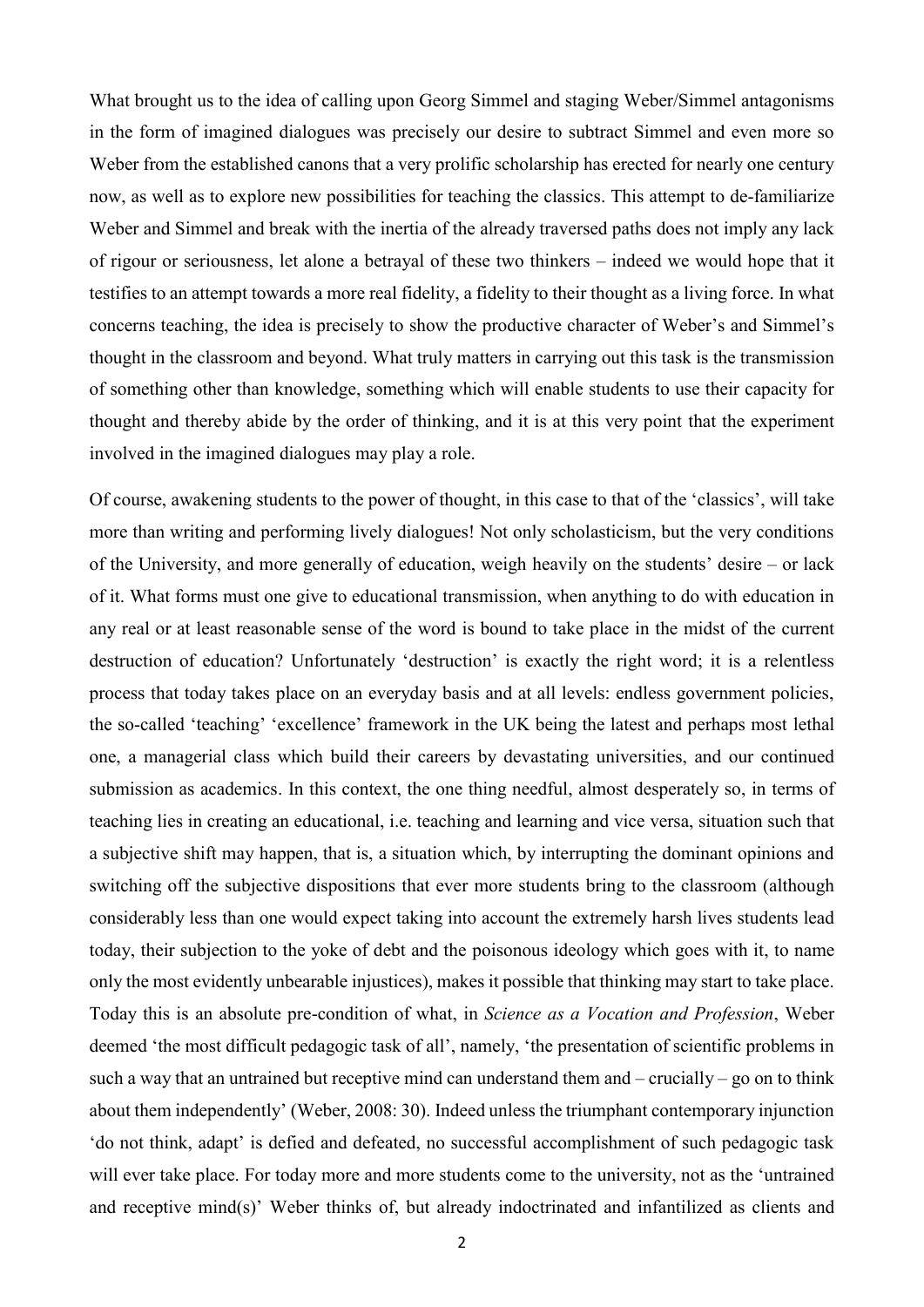seekers of enjoyment, a process the university itself takes care to intensify as soon as students arrive, so that arousing their minds' receptivity is the pre-condition of any education worthy of the name. But, in the current situation, this has become an even more difficult task than the one Weber refers to.

And yet, teaching has never been an easy task at all. As an art and not only a craft, one certainly aided by a variety of techniques and procedures, but impossible to reduce to the latter, teaching is exposed, as teachers know too well, to the 'trial of chance' (Badiou, 2005: 74). Here lies a fundamental link with the theatre: in the fact that every performance, and a lecture is also a performance, is rather singular, a distinct occurrence. Its success is fundamentally determined by the *subjective* participation of the students, a form of participation which needs not resort to moving students from their seats and having them engaged in classroom activities, all the more so when the latter are such that, as is the case today with voting and other formally participatory classroom tasks which simply reproduce the dispositions and habits promoted by the new media and the dominant discourses, they may actually maintain students in conformist passivity, however frenetic their activity may be. Indeed the subjective transformation sought for  $-$  a transformation essentially concerned with arousing the students' receptivity, awakening their desire or, as Weber would say, their 'daemon', and getting them to abide by the constraint of consistency and more generally by the discipline of thought – can perfectly take place even if the students are quiet and immobile in their seats. As can be seen, there is a deep affinity between the theatrical situation and Weberian social science teaching – an affinity not so much to do with performance as with a process of subjectivation at work.

True theatre or 'Theatre' according to Alain Badiou, 'should make it known to you', the readerlistener, above all the students but in truth any one, including academics (after all, are not academics also students?), 'that you will not be able innocently to remain *in your place*' (Badiou, 2013: § XXIV, original emphasis). Being summoned to choose and take a stance is a real effect, and a Weberian motif *par excellence*, for even if one lazily decides to remain in the place one already is, or – which in practice amounts to the same – to *evade* 'the plain intellectual duty of integrity that occurs when one does not have the courage to be clear about one's own ultimate standpoint', yet nothing is likely to be the same, as one will not be able to resort, in all innocence and with good conscience, to the usual 'feeble relativization' (Weber, 2008: 52) to justify one's conduct of adaptation and submission to the world as the world is. In such conception, theatre encourages a shift from a life that, as Weber argues in the essay on value-freedom in what is perhaps the most Platonic moment of all his work, simply 'slip(s) by', to a 'consciously conducted' and thus at least in part inwardly determined life (Weber, 2012: 315, translation modified).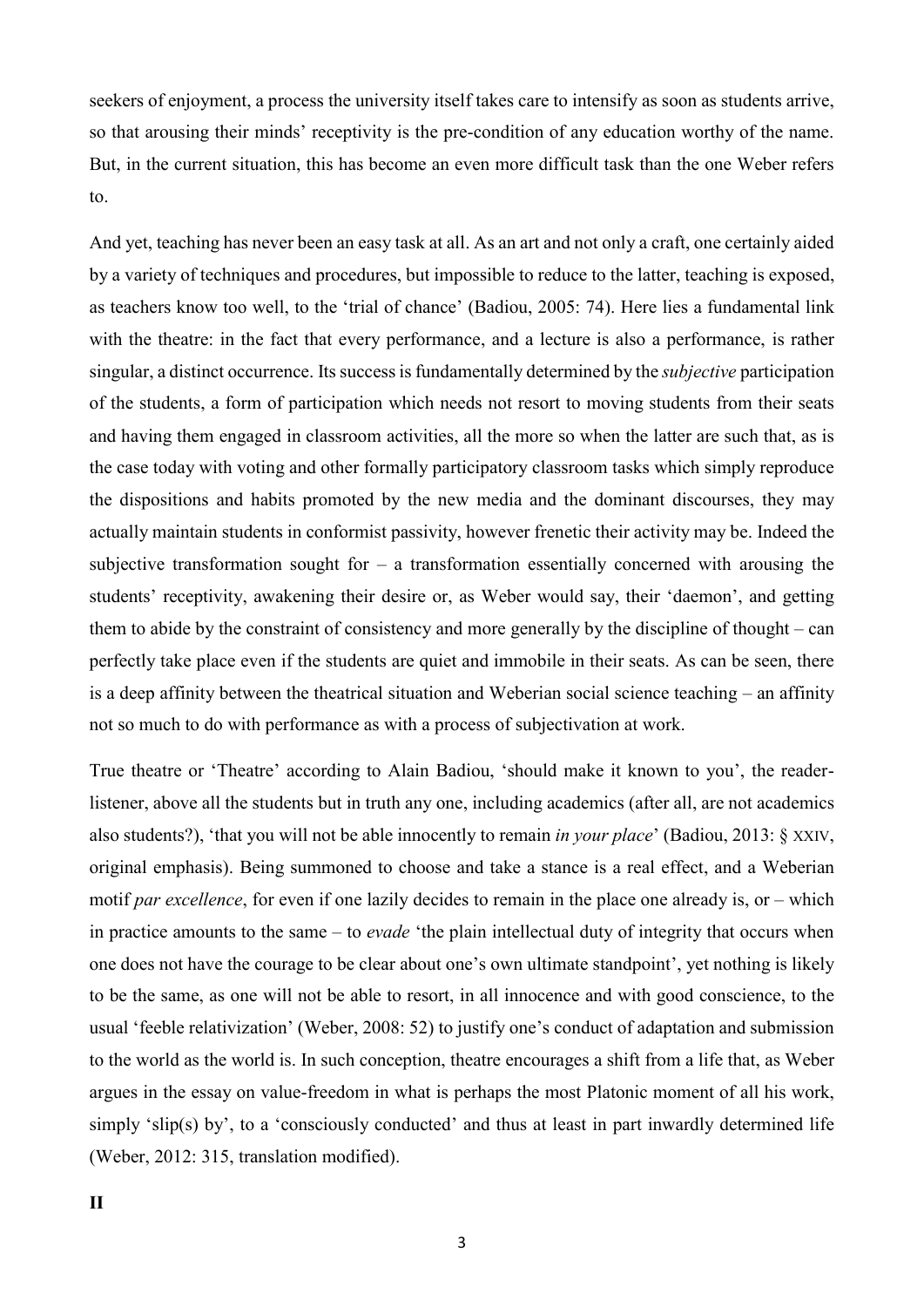It is the subjective process cutting across Theatre and Weberian social science teaching that we find important to investigate and explore further. The conference on imagined dialogues is, as said, a very preliminary step in such a project. Nevertheless, setting ourselves such a horizon, however farfetched, does distinguish the spirit of this exercise from that of other initiatives.

Theatre has for example often been used in a supplementary or remedial function in social sciences teaching, where it has been mobilised as a vehicle, alongside other arts, for reengaging disaffected students (for accounts of such efforts, see the journal *Teaching Sociology*).

Closer to our experiment is Bruno Karsenti's and Bruno Latour's use of theatrical dialogue for the exposition and clarification of key intellectual antagonisms, the most famous example being the reconstruction of the Tarde/Durkheim debate which took place in 1903 at the *École des hautes études sociales* (Vargas et al., 2008). This was one of numerous initiatives impulsed in recent years by or with Bruno Latour, whose longstanding interest in bringing 'science', theatre (and art) and politics together has taken multiple forms, well worth addressing here with a view to clarify our own endeavour further. As far as the Tarde Durkheim dialogue is concerned, first, the enduring and structuring character for social science of the difference between the two thinkers was not manifested so much in the dialogue itself, which was strictly arranged on the basis of the scrupulous collection of quotes from the work of both authors, as in the very staging of this dialogue today by two eminent French figures of social theory whose work connects with the sociologist they each acted as (Karsenti as Durkheim, Latour as Tarde). The debate thus contributed to the endeavour to retrieve Tarde for contemporary social theory, and implicitly pointed viewers and readers to the work of Latour and Karsenti for an understanding of what the Tarde/Durkheim antagonism might mean today.

Latour's mobilization of dialogue has taken other forms such as a dialogue between teacher and student, in the manner of, such was the claim, 'a (somewhat) Socratic dialogue' (Latour, 2004), and that of conversations between friends engaged in intellectual controversies, in a manner somewhat reminiscent of the philosophical dialogues of the Enlightenment, one of whose summits was abbe Galiani's *Dialogues sur le commerce des bleds* (Dialogues on the commerce in wheat), an absolutely exceptional work whose lightness and wit reportedly led Voltaire to praise it as a cross between Plato and Molière. In the same way as eighteenth century philosophical dialogues tuned in with salon conversations between educated people, the dialogue staged by Latour (2009) between two PhD students on 'two systems of sociology' at the same time as on gender will have brought a smile of recognition on the faces of French academics and students. Dialogue here has purposes of (witty) clarification for the not-yet or would-be inner circle.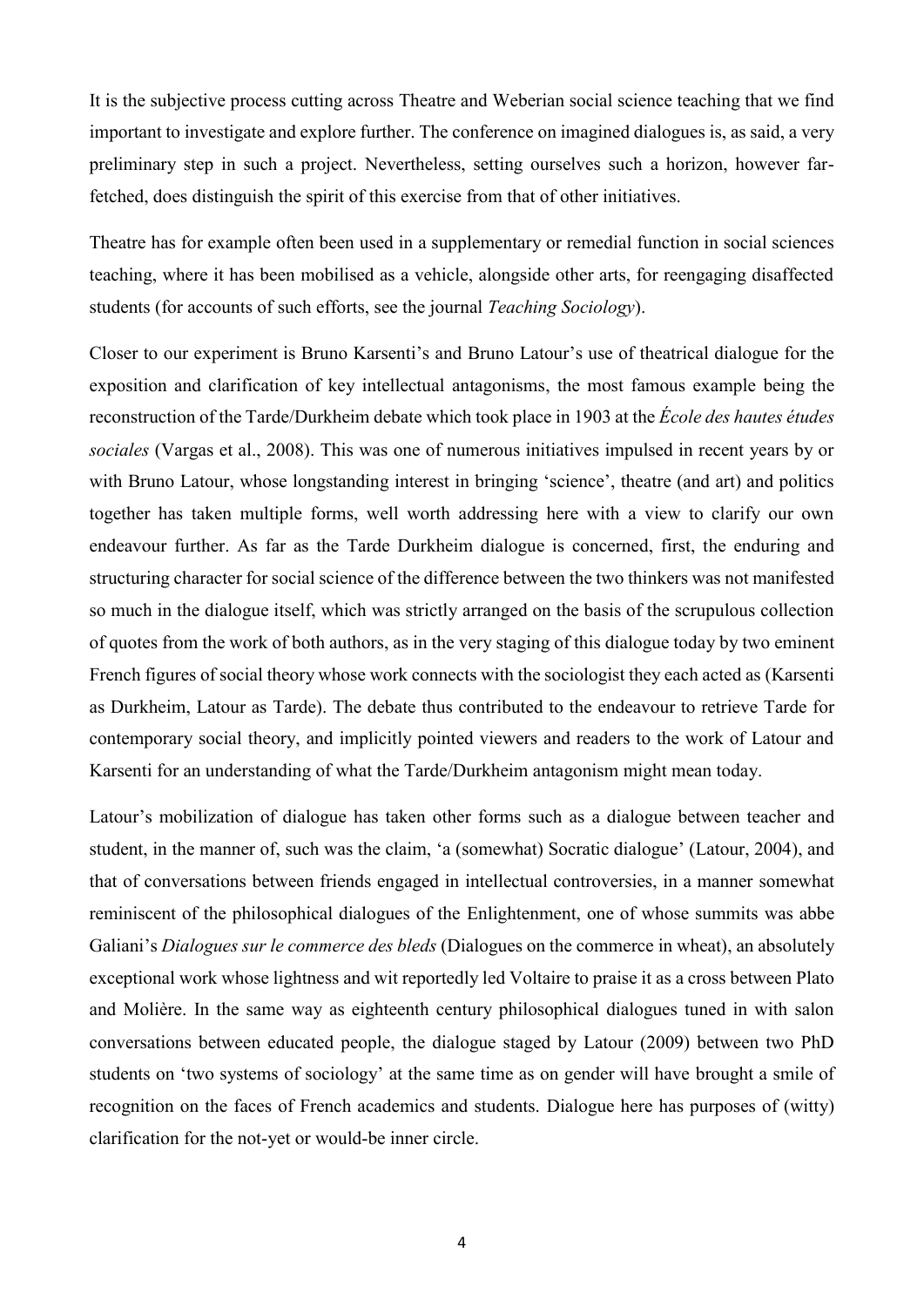Finally it is worth mentioning Latour's more recent and more direct engagement with theatre, through a project in collaboration with the Théâtre des Amandiers and 200 students aimed at staging imaginary but *'realistic'* COP 21 negotiations ahead of the event (UN conference on climate change, 2015, Paris). As announced in the event leaflet:

'Truly a rehearsal for the negotiations at the international climate summit, this simulation, which will mobilise the means of social sciences, theatre, cinema and the arts, will transform the theatre into a place of experimentation and inventiveness, and gather artists, researchers and students so that they may imagine and experiment other modes of representation of the climate negotiations' (Nanterre-Amandiers and Sciences Po, 2015).

This theatrical form is very different from the one we have outlined in the above pages. In line with the masters programme SPEAP (Programme of Experimentation in Political Arts) at Sciences Po, of which Latour is founding director, theatre here is called upon to fulfil a function of capacitation and training focused on fostering a heightened sensibility and enabling new forms of representation of major political problems, above all climate change and the ecological crisis. Two crucial presuppositions underlie this form of theatre: first, it is built upon what we would call a stakeholders approach, of course involving the equal participation of non-human actants and human-made instruments to communicate with them, as befits Actor Network Theory. Theatre is meant to capacitate those stake-holders to take into account their different opinions and negotiate in a sensible manner their different interests, always within the existing situation, taken as a given. Second, it presupposes a consensual audience, a figure rather questionable as, if not indeed contrary to, a theatrical *public* – an audience certainly holding different opinions and sensibilities, but unanimous in their desire for the success of the negotiations on climate change. As the audience shares this imaginary subjectivity, nothing can really happen in this theatre other than the successful deployment of a project defined in advance.

These presuppositions together with the overall model they sustain seem to be taken to the 'Gaïa Global Circus' (GGC, see Latour, undated A and B), a full-fledged theatrical project which, in a way somewhat reminiscent of the aforementioned eighteenth century dialogues, performs science and politics in a theatrical fashion, combining tragic, comic, mythical and ritualistic elements. We cannot dwell here on the complexity of the GGC project; however, given its fundamental educational implications, we would like to summarize here what we see as its major traits. GGC mobilizes theatre to throw on a multiform stage which is 'an actor in its own right', 'the cacophony of human positions on ecology' (Ghosn and Jazairy, 2016) and thereby explore the accompanying disputes, dramas and 'range of passions' (Latour, undated B) it triggers and sustains, all done with a view to widening human beings' sensitive, perceptive, representational and emotional repertoire for relating to 'Gaïa',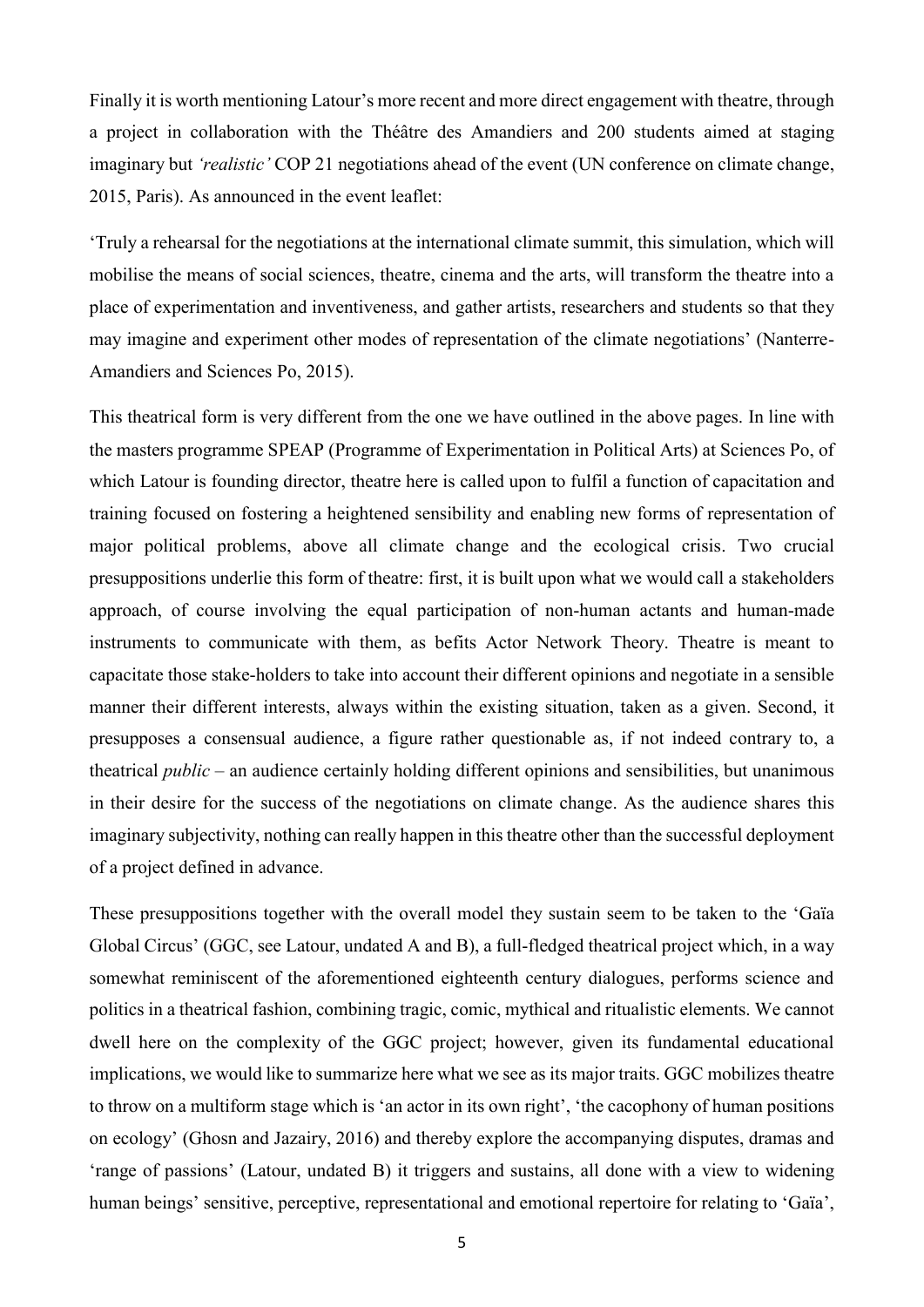a multifaceted character in the play made up of religious, millenarian and moral references which undergoes painful and destructive metamorphoses. It would thus seem that it is thanks to the fantasy of a moral Gaïa, a suffering and ultimately benign Gaïa, which underlies the GGC project that a reconciled humanity may come to their senses. Theatre here leaves behind its tortuous relations with the state and enters into a kind of symbiosis with it; only now the state is a World State, or the spectre thereof, and theatre stands for the end of political divisions and the beginning of an altogether different, post-human History.

#### **III**

Consistently with the framework presented in section I, we looked to dialogue for its possibilities for subjectivation processes. Naturally the idea of 'dialogue' immediately suggests Plato's astonishing invention, and although it would be preposterous to conceive of our experiment as an attempt to write and stage Platonic dialogues, or variations thereof, there can be no denying that this dramatized philosophical form was a major and unavoidable source of inspiration for our broader project. For the dialogue as a form of investigation involves simultaneously and inseparably an inner and an outer quest whose importance is such that if the ego or self remains the same after the dialogue, then one can say that the dialogue has not happened. In other words: no true dialogue can take place which does not lead to a general modification of the thinking subjectivity (Badiou and Kakogianni, 2015: 60-61). The crucial opposition here is that between dialogue and debate, as the former seeks to interrupt the rule of opinion promoted by the latter and thus each and every feature characterizing the debate: its foundation, the supposed equality of opinions; its unfolding, the anodyne or hysterical confrontation of opinions; and its result, that is, the impossibility of reaching a rational conclusion and therefore the need to resort to external means, e.g. counting of favourable and contrary views. Indeed *dialoguing* is to interrupt other discourses, not only the discourse of opinion but also those of expertise, success and enjoyment, in order to test them out while testing oneself out, all done with a view to distance and ultimately liberate oneself and others from such discourses – discourses into which, given their power of attraction and the pressure to obey them, one can always relapse (Dixsaut, 2016: 43).

Imagined dialogues thus appeared to us as a very apt theatrical form to begin the experiment whose main orientating lines have just been outlined. The fact that the dialogues stage Weber's and Simmel's antagonistic positions at different levels, including in terms of their radically different characters, seems equally very fitting both theatrically and from a teaching standpoint. It is also important to emphasize that the dialogues are meant to be imagined but *real* in the sense of not merely historically believable or plausible but compelling in thought, persuasive in inviting the reader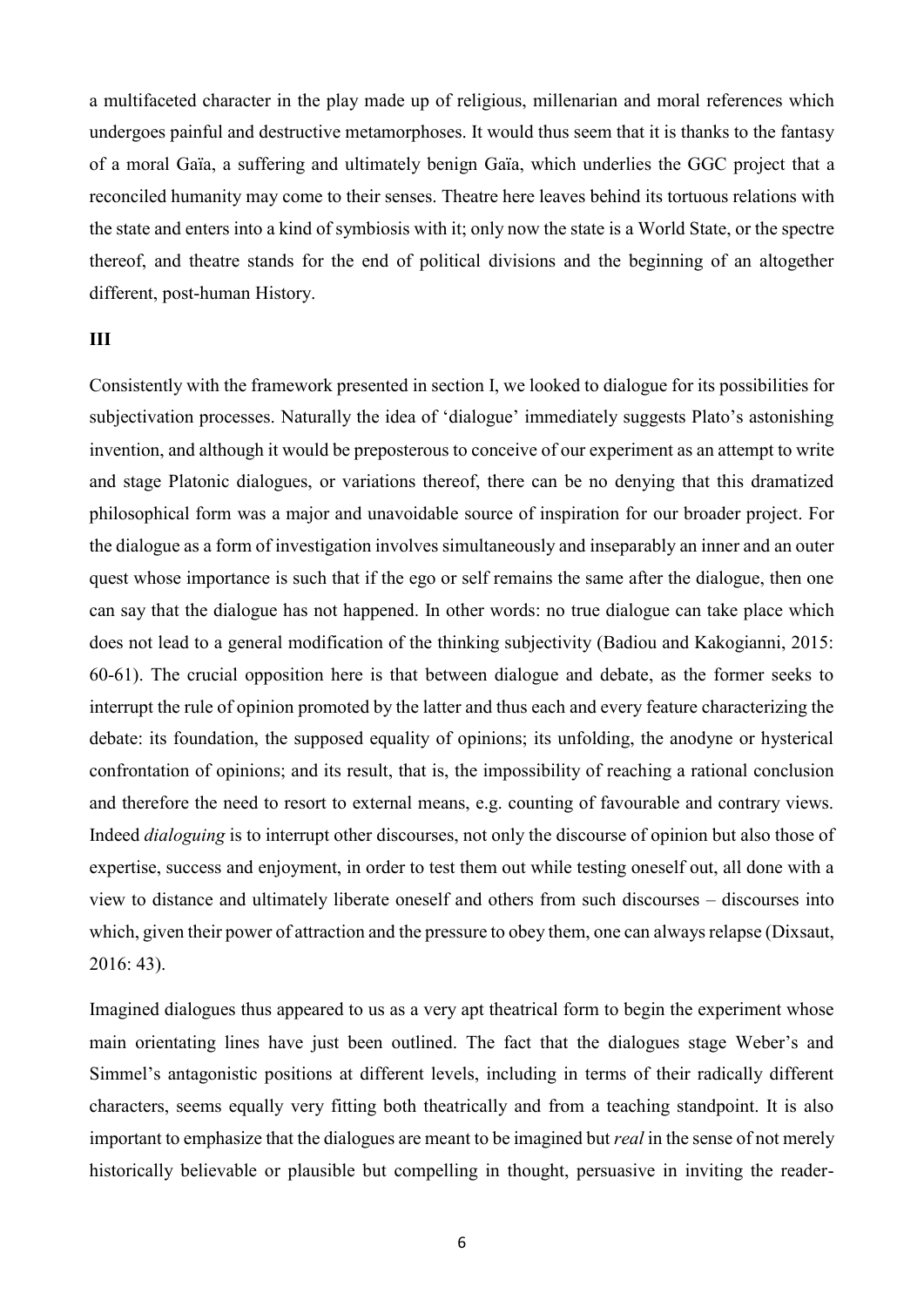listener to draw and unfold its implications in the present, and not recoiling from exposing the gaps and 'unthoughts' in Weber's and Simmel's fundamental positions.

The dialogues we present in this special issue are the result of an initial stage in a broader project, as we have emphasized, to explore the possibilities of the theatrical and dialogical forms to teach the classics. As to the extent to which they make a significant contribution to this initial stage in a much broader experiment, it is up the JCS reader to judge. To confer to such dialogues a dynamics and power of conviction emulating that of theatre takes inventiveness and ability, and probably more than that. Aware of our inevitable weaknesses in this respect, and yet determined to take the risk, we built an iterative process whereby, as authors, we exposed ourselves to some challenging tests: writing dialogues, and not just journal articles, and reading-performing them at the conference, in front of a (mainly academic) audience; secondly, once the dialogues had been finalised or rewritten after the conference, the test of reviews not only by Weber and Simmel scholars and experts in cultural sociology, but also coined by people from the theatre or involved in theatre studies. Reviewers took their role extremely seriously and generously offered much advice for turning what had often started as academic papers interspersed with dialogical punctuation into livelier exchanges between more distinct and marked characters, and with rhythm and some lightness to them. This was an unusual and sometimes difficult process, but all authors were determined to respond to the challenge, which, in some cases, implied yet another significant iteration in the writing of the dialogues. The pain may have been soothed by the praise received from the social science scholars, who seemed to have thoroughly enjoyed themselves in reviewing these pieces and found them not only stimulating and rigorous, but also refreshing and lively enough to their taste. The review process thus made manifest a broader gap than expected between social science scholars and people related to the theatre.

As befits the experimental nature of the project, the set of dialogues presented here are rather different not just in the topics they address but in the use of theatrical resources they make. However all seek to bring a sense of realness of the dialogue and of the presence of the two thinkers and their engagement with each other, as indeed is required for any theatrical performance to have any effect. But this is not necessarily achieved through the literal use of quotes or the biographical exactitude of situations. Quite the reverse: realness on stage is not likely to come from verisimilitude. The dialogues presented in this special issue looked for other keys to realness. Some looked for a degree of plausibility of situations, but a plausibility with which to play, so as to heighten the sense of distance and artificiality, and perhaps in this way convey something of the elaborate intellectual constructions being erected between our two thinkers, indeed perhaps even a sense of play between two men busy with theoretical wrestling and joint enquiry. Thus both Parker and Stanworth's and Haerpfer and Kaden's dialogues (respectively on the picture frame and on norms, rules and laws)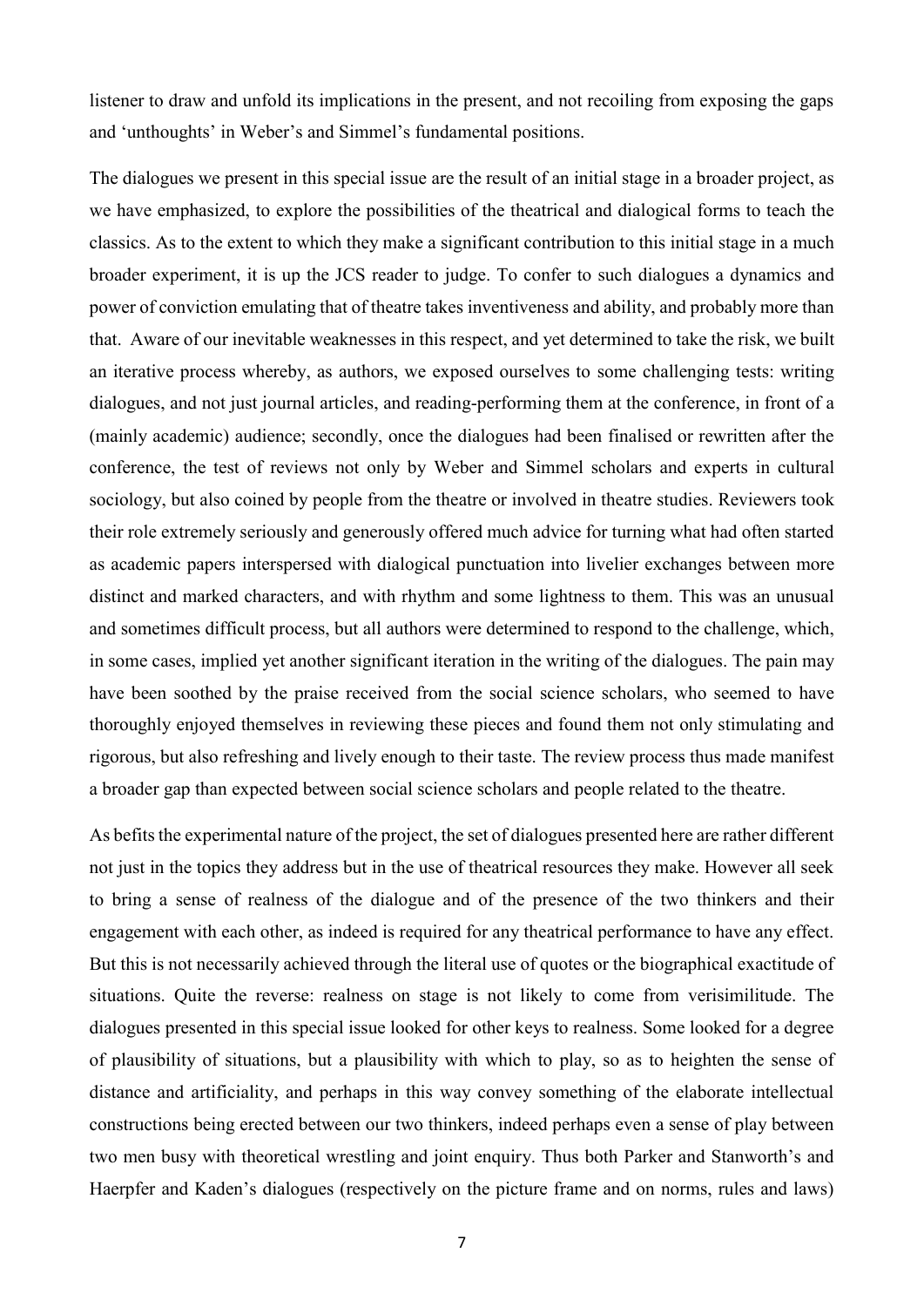create an imaginary encounter, yet also take great care in laying out the details of the two men's lives at those times, conveying a certain plausibility to these situations. This playful setting of the scene is consistent with the tone adopted in the dialogues, one in which the two men are seen jointly exploring areas of joint interest, helping each other out in their constructions, and developing thoughts which we now know came to fruition in later works… or not (as audience, we are thus almost persuaded that Weber's idea for the basic sociological concepts had been formed in his discussion of Stammler with Simmel! But Simmel's encouragement to his friend to develop his own theory of the frame inspired by his enquiry on rationalisation did not prosper, as far as the authors, and ourselves, know – whereas Simmel's own explanation, to Weber, of his analysis of light will find its place in his future book on Rembrandt). Fitzi and Mele's dialogue, set at a time of great uncertainty for Simmel, who was waiting to hear about a possible position at the University of Heidelberg, takes a less playful, more strained, look at Weber's and Simmel's exchange on a topic close to Simmel's concerns, on work and character, or personality. However, here too, the dialogue reveals surprising resonances between Simmel's theory of laziness and Weber's analysis of asceticism, and the possibility of a joint enquiry from very different points of departure.

Other dialogues deliberately opted for totally imaginary, indeed esoteric, situations, featuring spectres, befittingly so as these dialogues see Weber and Simmel discuss Marx and his trail of spectres and other real presences! Thus Bueno and Teixeira resolutely set their dialogue in 1923, so that Weber and Simmel can exchange their views about Lukács' *History and Class Consciousness*, about Lukács himself and about Marx. As they explain in their introduction (and elsewhere), they take the view that Lukács' engagement with Marxism should be read not against his previous acquaintance with Weber and Simmel, but as underpinned thereby, and, similarly, Weber is sensitive to the 'Marxian resonance' Lukács seems to have found in his writings. Here the doubled imaginary character of the dialogue serves to bring out half hidden truths, truths about their own work that were perhaps unpalatable to our thinkers. Interestingly, but perhaps unsurprisingly, Frade and Pyyhtinen also call on Lukács to cast light on some blindspots, particularly of Weber's thought, and it is Simmel's powerful invocation of an absent Lukács which forces Weber out of his reserve and leads him to make us, 21<sup>st</sup> century readers, party to his problematic, perhaps not fully thought through conception of the people. The increasing affective tension that pervades the dialogue is underpinned by the use of their first name in their addressing each other, which is unlikely to have happened in 'real life'. That tension comes to a climax in Weber's imagined farewell letter to his deceased friend.

Finally, Theriault and Dion's dialogue both plays with utter verisimilitude, by featuring the very authors (and actors) as themselves, somewhat typified, thus (graciously!) breaking a rule of the conference; and utter distancing and artificiality, by introducing a game within the play – the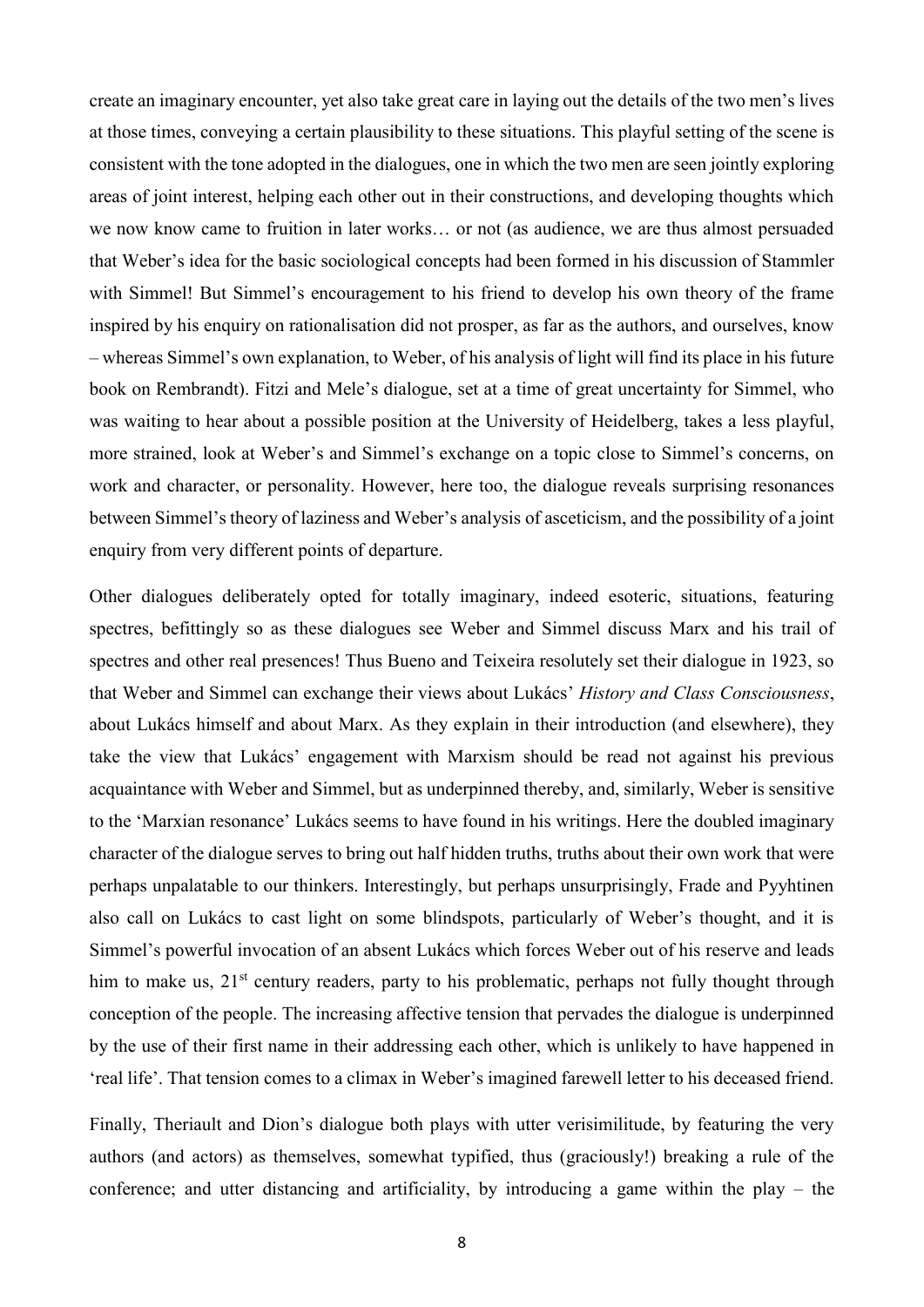'sociologist's game', where Weber and Simmel are cards drawn, and brought in competition around a number of trials. Here too, a third, Kracauer, appears, as joker card! This is to heighten the competition and again reveal some perhaps forgotten dimensions, indeed talents (Weber as writer of a Feuilleton…)!

More dialogues were presented at the conference, but not all could be featured in the necessarily limited space of a special issue. We are thus glad to be able to refer the reader to a further published dialogue: a dialogue written by Thomas Kemple and Austin Harrington, on conflict, published in French in *Sociologie et sociétés* (2016).

There are a number of people we would like to thank, apart from the participants in the December 2015 conference at Edinburgh and the authors of the dialogues of this special issue, in particular, Sam Whimster, for his encouragements and discreet yet effective help since the very beginning and throughout this initiative. We would also like to acknowledge in person the reviewers of the dialogues published in this special issue. This is contrary to the convention, we know, but their contribution was also out of the ordinary, as detailed more fully above. So our most heartfelt thanks to Christopher Adair-Toteff, Anne Bowler, Cristina Delgado-García, Veronique Desnain, Jukka Gronow, Martyn Hammersley, Lucy Hinnie, Hans-Peter Mueller, Alan Scott, Igor Stiks and Michael Wood.

#### **References**

Badiou A (2013) *Rhapsody for the Theatre*, trans. B Bosteels. London: Verso.

Badiou A (2005) *Handbook of Inaesthetics*, trans. A Toscano. Stanford: Stanford University Press.

Badiou A and Kakogianni M (2015) *Entretien platonicien*. Lignes.

Darmon I and Frade C (2013) Introduction to the special issue: Weber, the press and sociology, then and now. *Max Weber Studies* 13(2): 137-150.

Dixsaut M (2016 [1985]) *Le Naturel philosophe: essay sur les dialogues de Platon*. Paris: Vrin.

Ghosn R and Jazairy E H (2016) Gaïa Global Circus: A Climate Tragicomedy, in *Climates: Architecture and the Planetary Imaginary*. New York: Lars Müller Publishers, pp. 52-61 (http://www.averyreview.com/issues/12/gaia-global-circus).

Hennis W (2000 [1987]) *Max Weber's Central Question*, trans. K Tribe. Newbury: Threshold Press.

Kemple T and Harrington A (2016) Dialogue fictif entre Weber et Simmel. *Sociologie et sociétés* 48(1): 213-219.